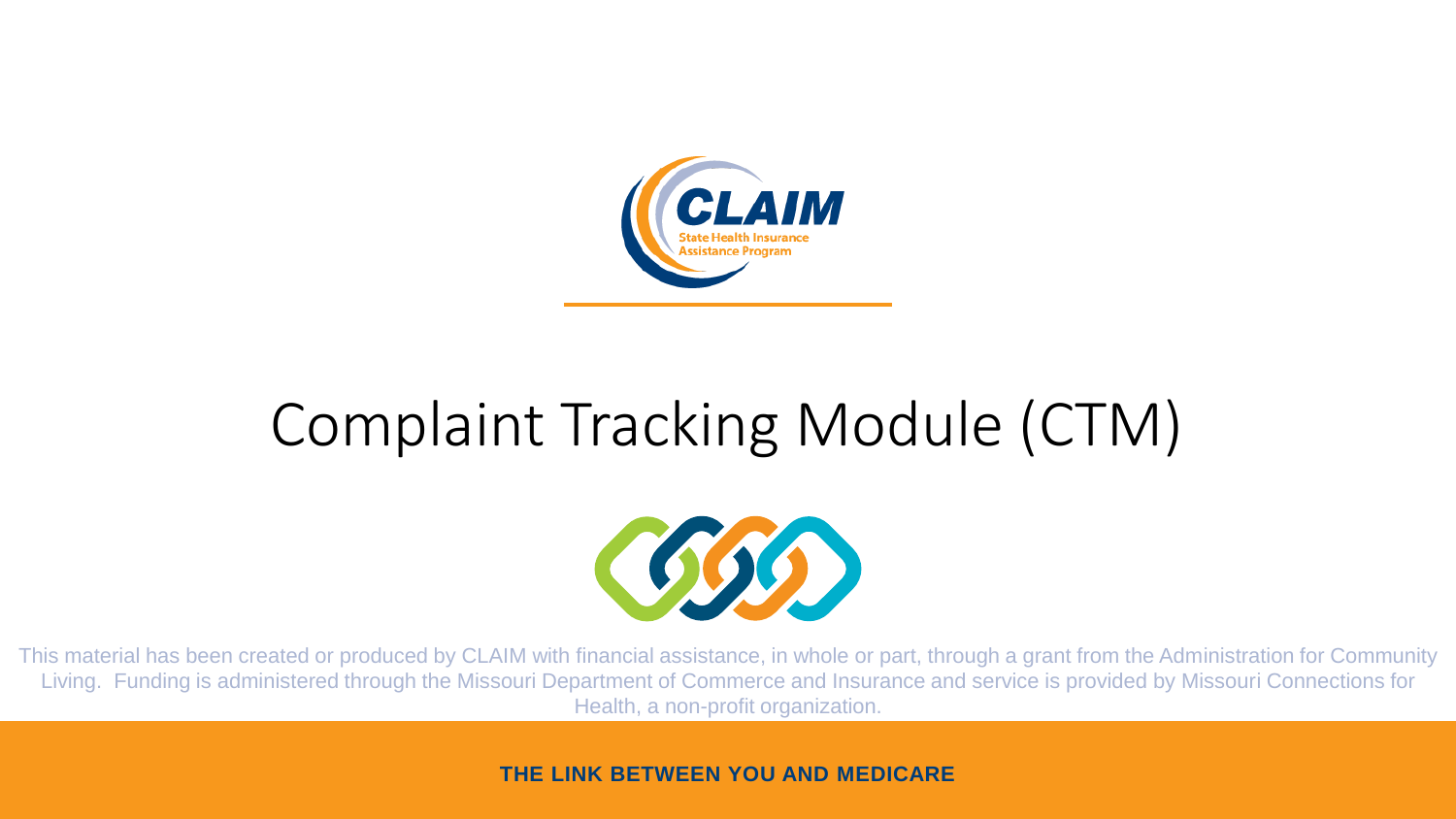Complaint Tracking Module What is it? The Complaint Tracking Module (CTM) is a CMS system to directly enter in complaints for Medicare part D and Medicare Advantage plans

Plans respond within a designated timeframe, reducing the need to make multiple calls to plans, regional CMS office or 1-800 MEDICARE

Plan complaints generally should not be recorded if the beneficiary has not already contacted the plan

Every SHIP will have a SHIP CTM point of contact for questions about the CTM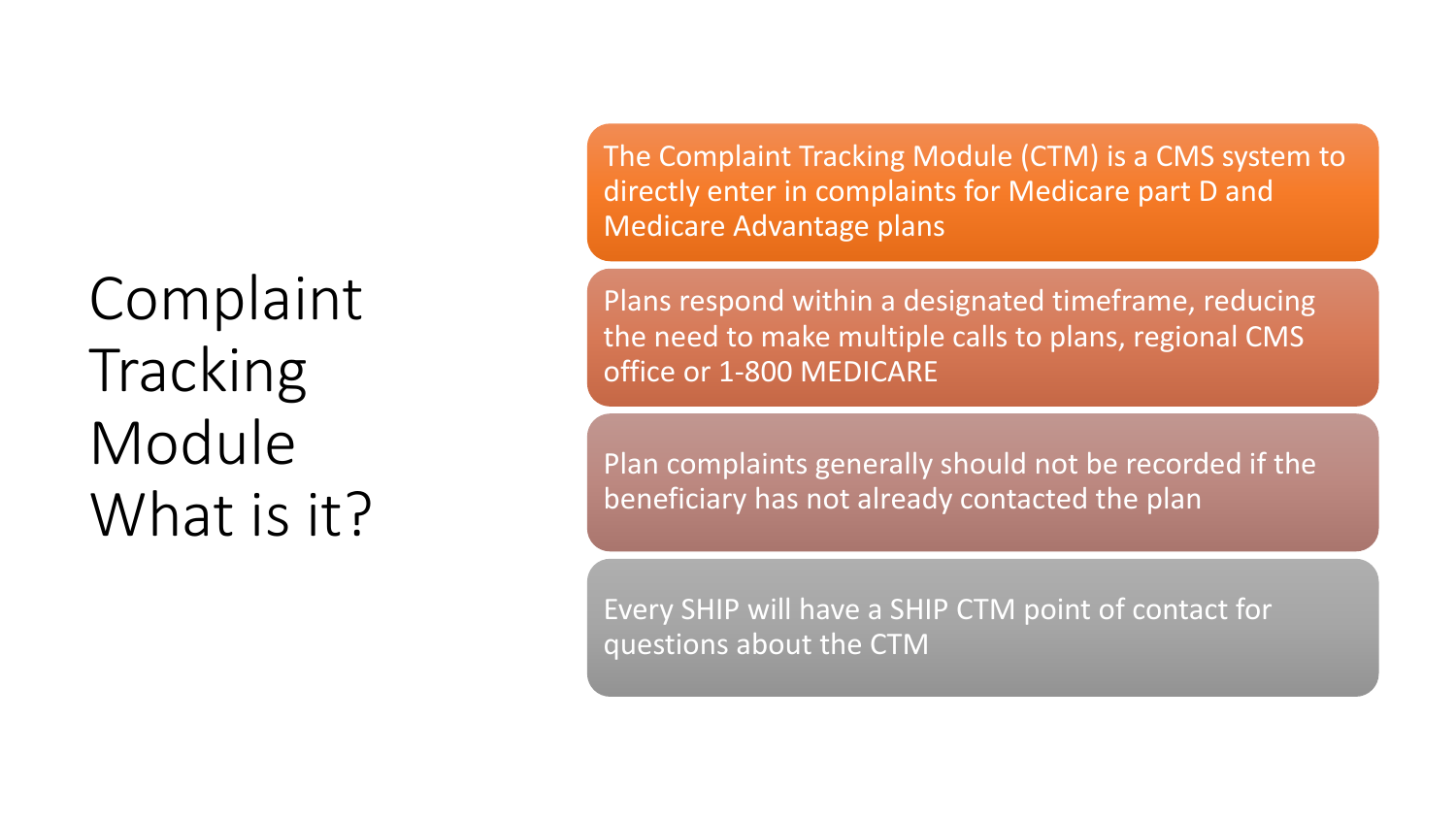## **Complaints** Resolved using CTM

Typical complaints resolved using CTM:

- Premium withholding issues
- Enrollment/marketing issues
- Access to medications/medical services
- Customer service issues
- Incorrect billing issues
- Network issues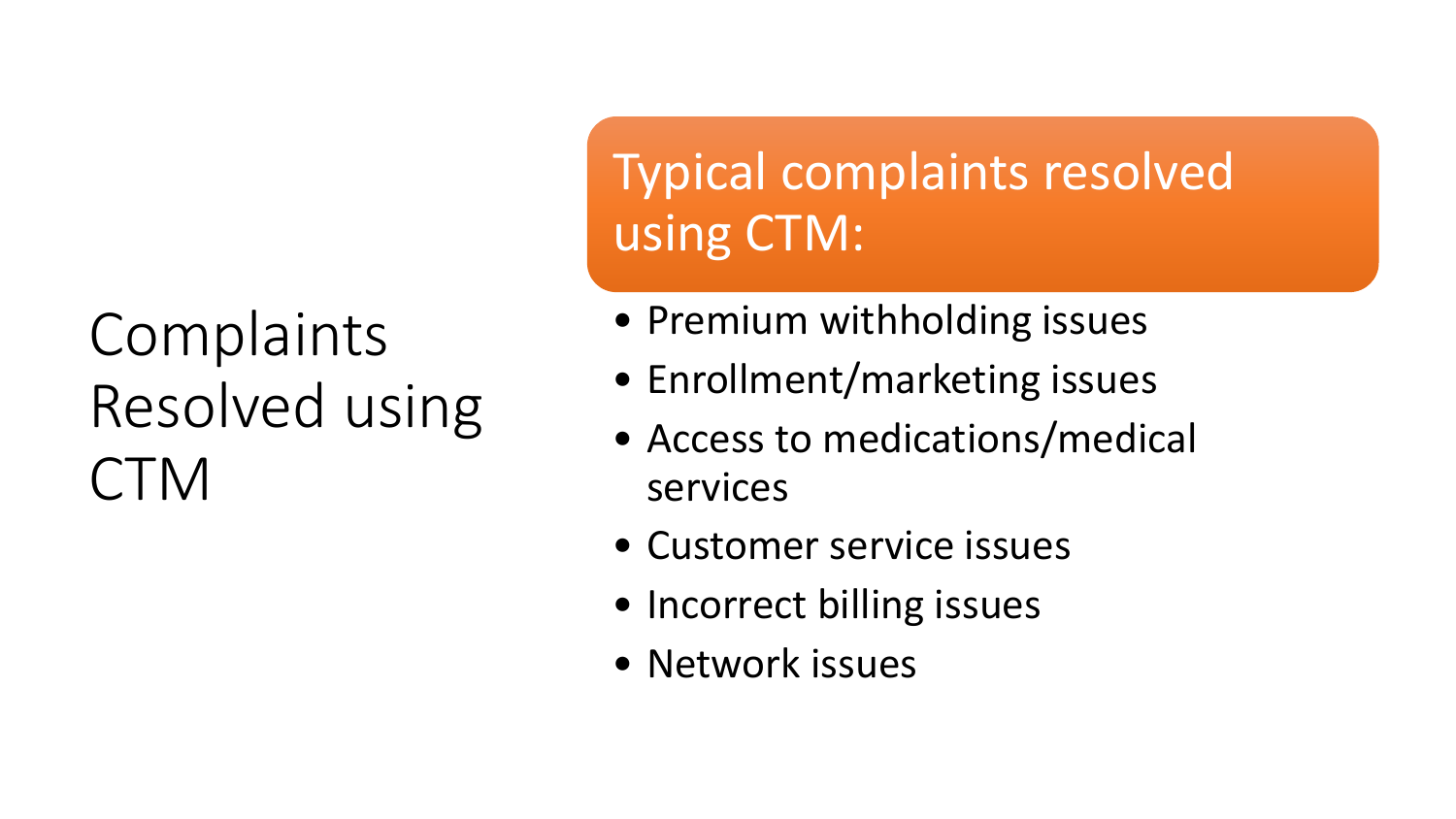## Issues not to be entered into the CTM

Medicare part A and B issues

Medigap Issues

IRMAA issues

Good cause can only be entered in certain circumstances

Repeat complaints regarding the same issue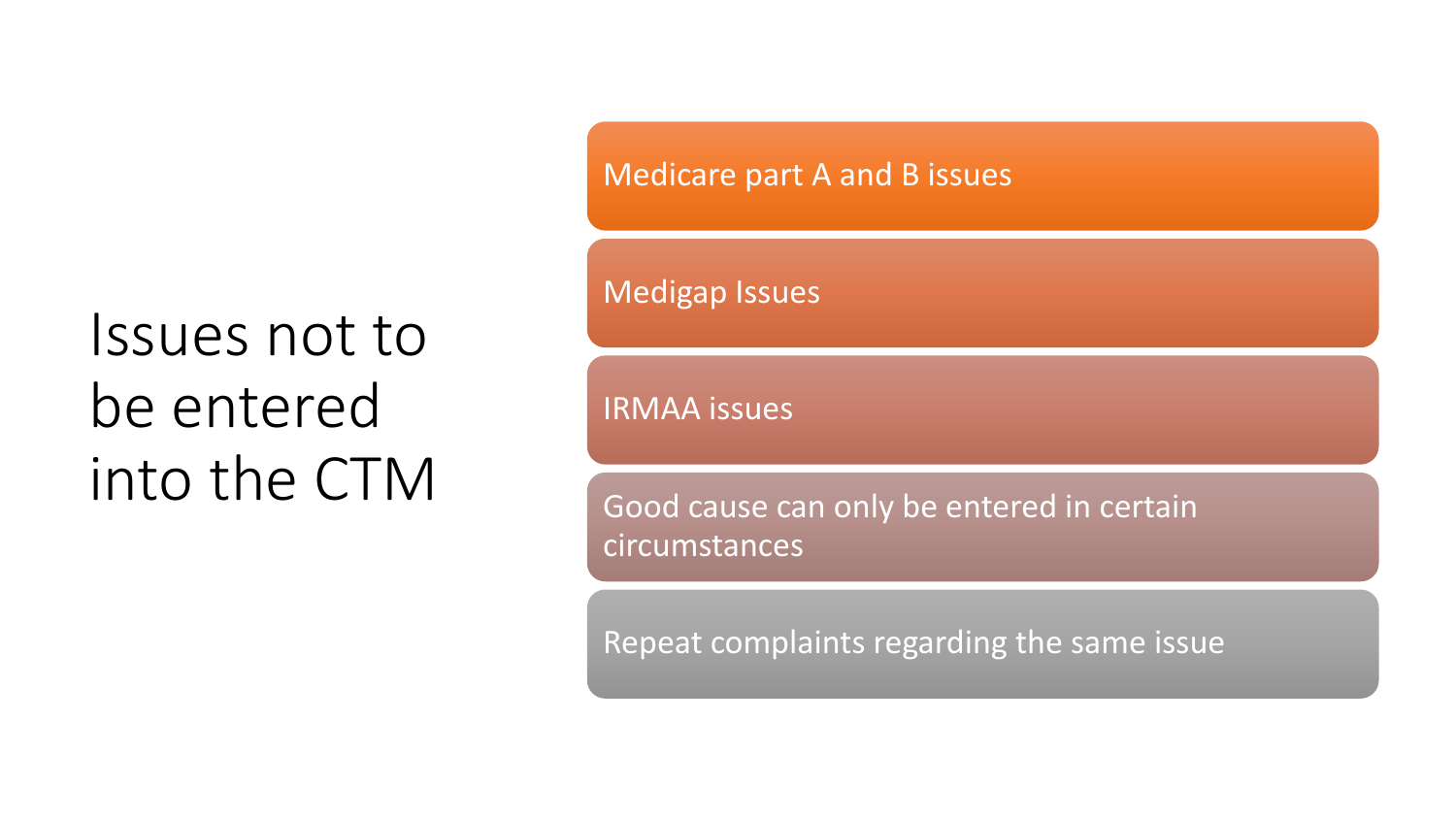# Complaint Sub Categories





Enrollment/Disenrollment Enrollment Exceptions

 $\bigodot$ 0

Benefits, Access, Quality

Marketing

 $\widehat{\cdots}$ 

Premiums and Costs

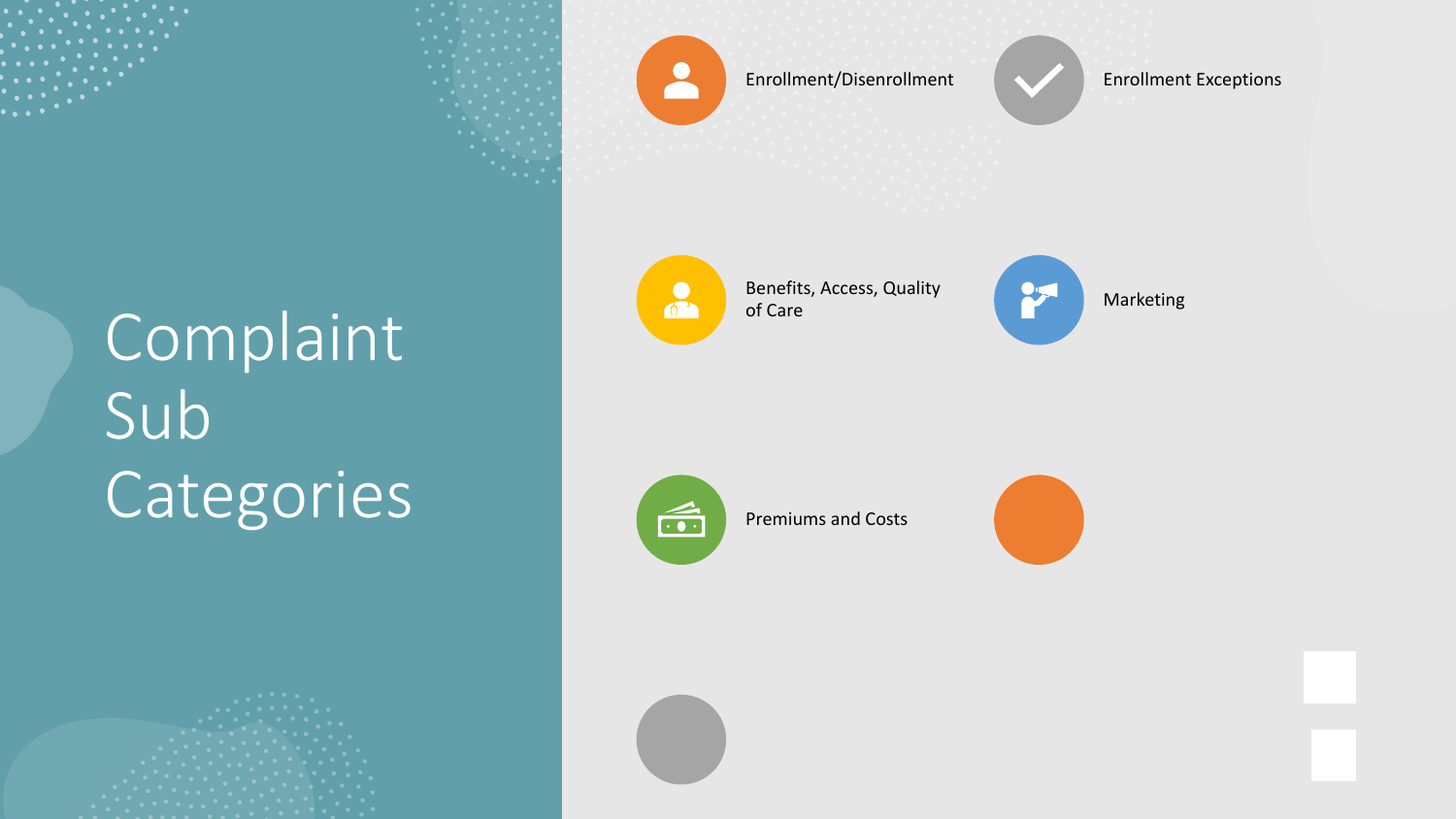# CTM Levels

#### All required fields need to be filled in Issue levels:

- **Immediate need**: (typically resolved in 2 days) For Medical/Hospital Services, the beneficiary has no access to care and an immediate need exists. For prescription drug coverage, the beneficiary needs medication and has 2 days or less of medication left.
- **Urgent need**: (typically resolved in 7 days) For Medical/Hospital Services, the beneficiary has no access to care, but no immediate need exists. For prescription drug coverage, the beneficiary needs medication and has 3 to 14 days of medication left.
- **No issue level** for non urgent issues (typically resolved in 30 days)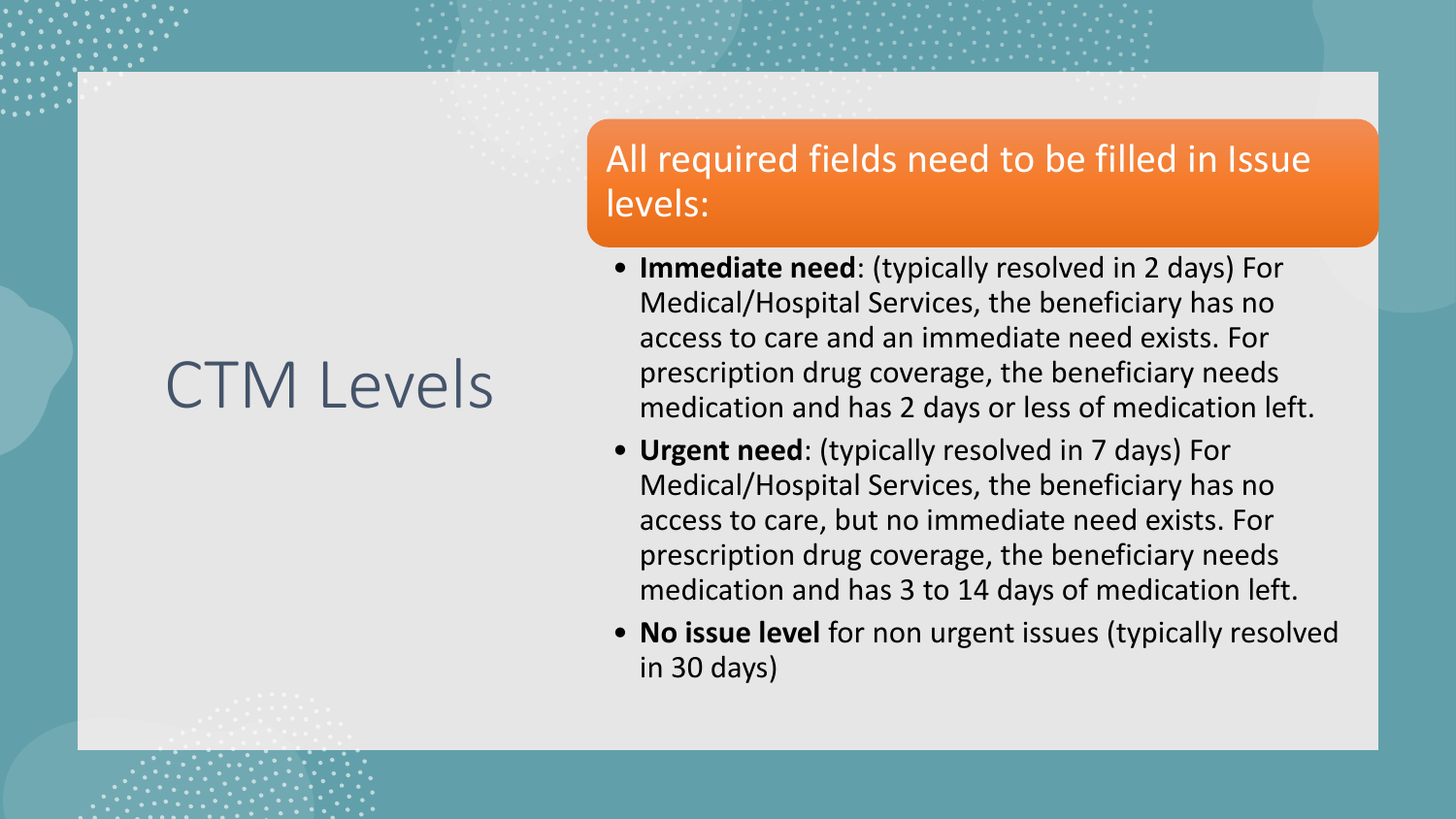### Immediate Need – Retroactive Coverage Examples

- Beneficiary had open heart surgery January 10 and thought he had Medicare part D drug coverage. He tried to fill his prescriptions at the pharmacy and was told he did not have any coverage. He had enrolled in a part D plan during open enrollment, but there was some sort of error and it did not go into effect in January. He called the plan and they said they would re-enroll him for a 2/1 effective date. This was entered into CTM. It was resolved the same day and made retroactive with a January 1 effective date.
- Beneficiary moved to WV in February 2018. She got a 90 day supply of her medicine prior to moving. She was in a HMO Dual plan that would not work in West Virginia. She had prescriptions that she was in need of getting at the pharmacy but could not be filled because her insurance was not working and she could not afford to buy them. She enrolled into a WV PDP but it would not start until the following month. A CTM was filed asking that the PDP enrollment be made retroactive so that the beneficiary could get her medications and she could use her Medicare and WV Medicaid for medical services. This was approved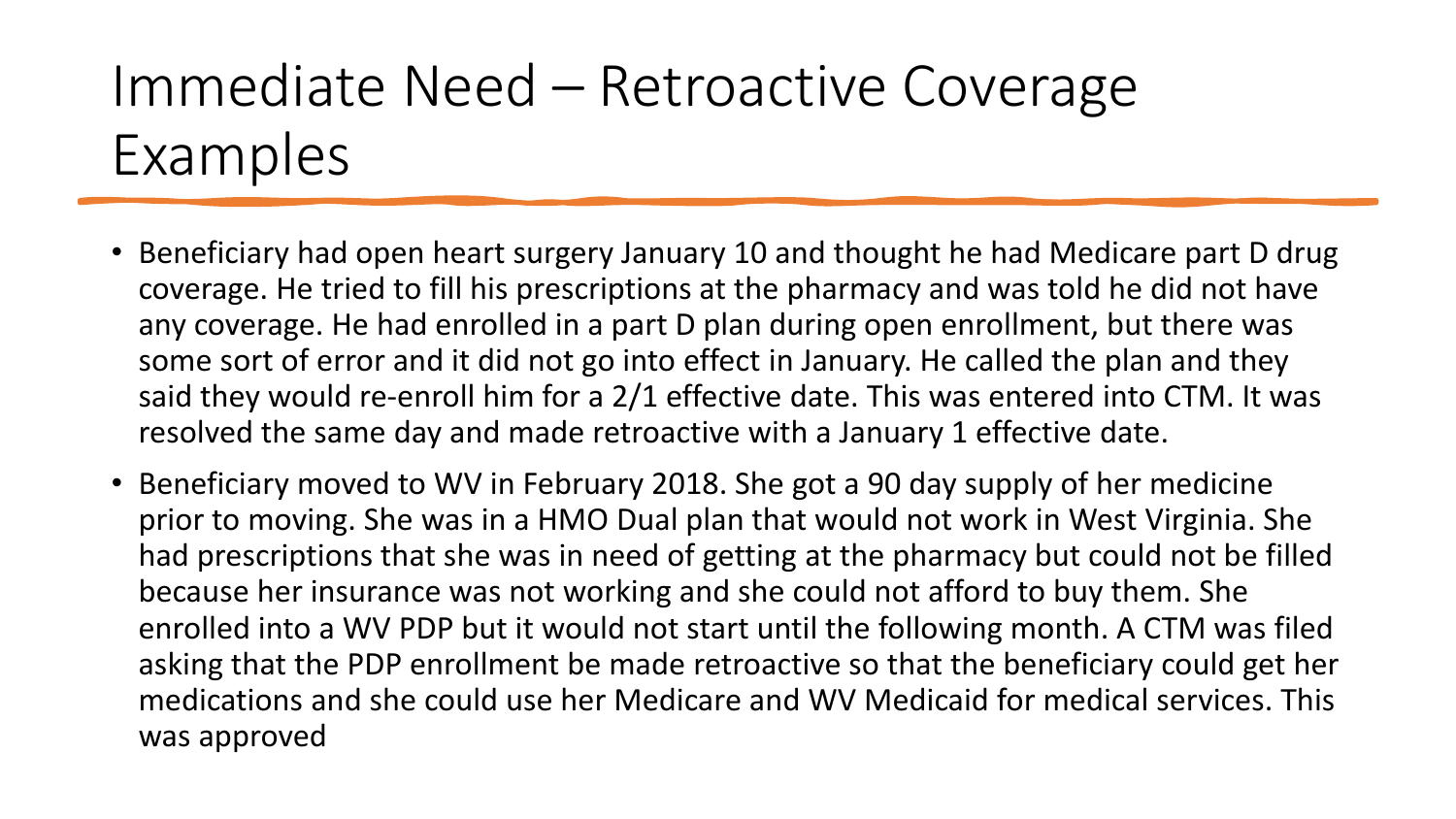### Immediate Need – Retroactive Coverage Examples

• An agent came to the beneficiary's senior living housing complex and talked about extra dental and vision benefits people with Medicare and Medicaid could get at no extra premium. The beneficiary stated there was never any mention that it would change how the beneficiary would get medical and prescription coverage. The agent did not check her doctors or medications to see if they were covered by the plan. The beneficiary did not know that he was enrolled into a Special Needs Plan until he got a letter from the Advantage plan telling him they were his new health coverage. When he called about cancelling the coverage he was told he would have to wait until July 1st. The beneficiary is diabetic and his doctor was not in the network, he needed diabetic supplies that required prior approval but since his doctor was not in the network he would first need to get a new doctor. • A CTM was filed asking CMS to grant a disenrollment/enrollment exception to cancel the Advantage SNP plan and to retroactively reinstate his PDP. This was approved.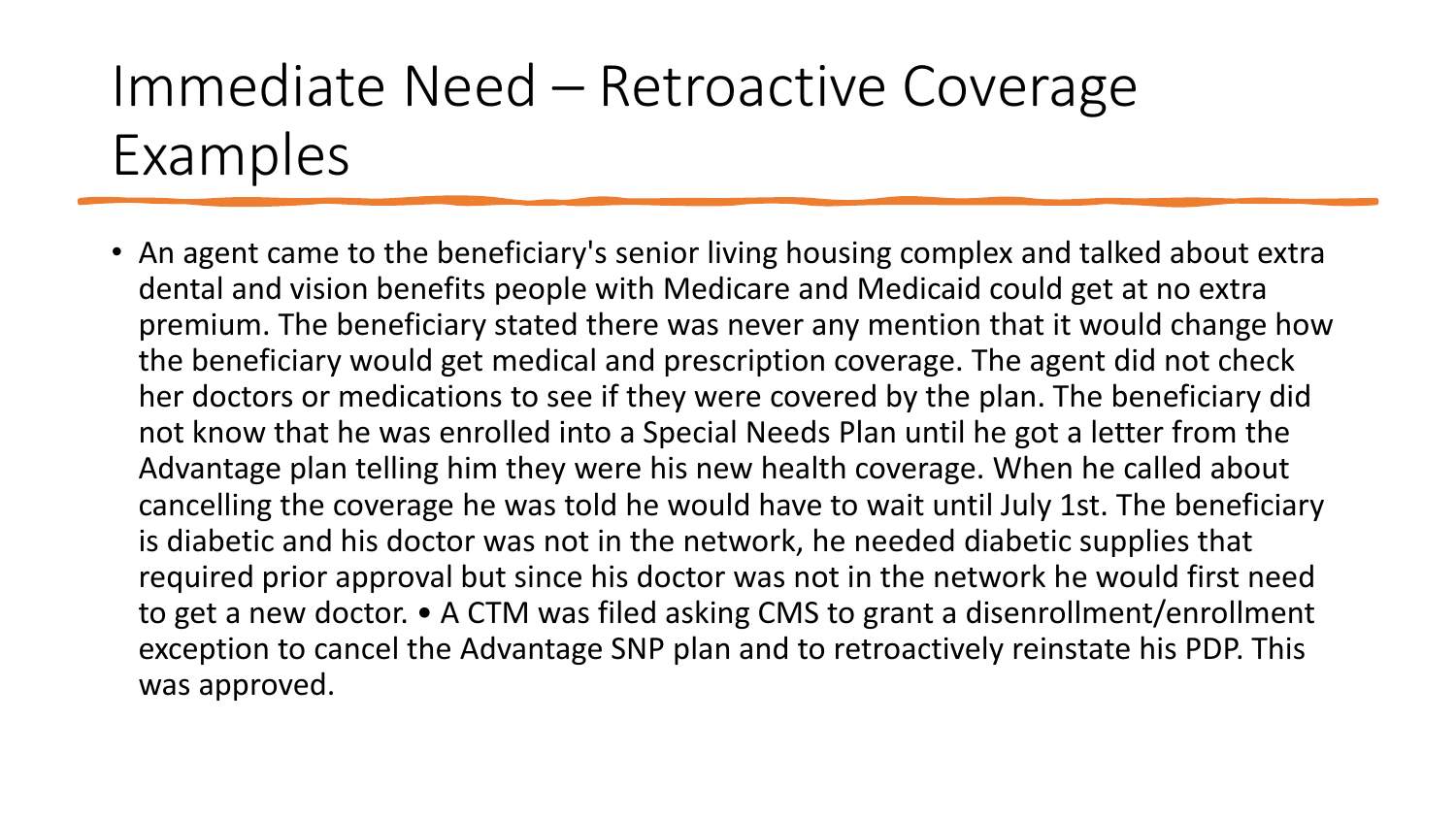# Enrollment issue - Urgent

• Beneficiary was turning 65 but had Medicare prior to turning 65 due to disability. When he turned 65 he decided to change from an Advantage plan to a Medicare Supplement and Part D. He contacted a PDP to enroll in Part D. They told him the plan would start January 1, 2018. He was under the impression the enrollment was complete and that it would automatically cancel his Advantage plan. However, he then started getting bills stating that Medicare was not the primary insurance and that claims should be billed to his Advantage plan as that was his main coverage for Health and Drugs. He contacted his advantage plan and was told that they sent him paperwork about cancelling the policy and because he did not complete it, they didn't cancel the plan. He stated he never received paperwork from the Advantage plan about cancelling. He then contacted the PDP as to why the PDP did not start in January. The representative could see where an enrollment was completed but for some reason it was not processed. His enrollment was processed in February 2018 during the MA disenrollment SEP timeframe to start March 2018. However, he had a lot of outstanding bills and has paid for Supplement insurance for January and February. He wanted his enrollment into the PDP plan to be retroactively effective to January 1, 2018 as he did try to enroll into coverage during both an SEP for turning 65 and during OEP. A CTM was filed asking for a retroactive enrollment change. This was granted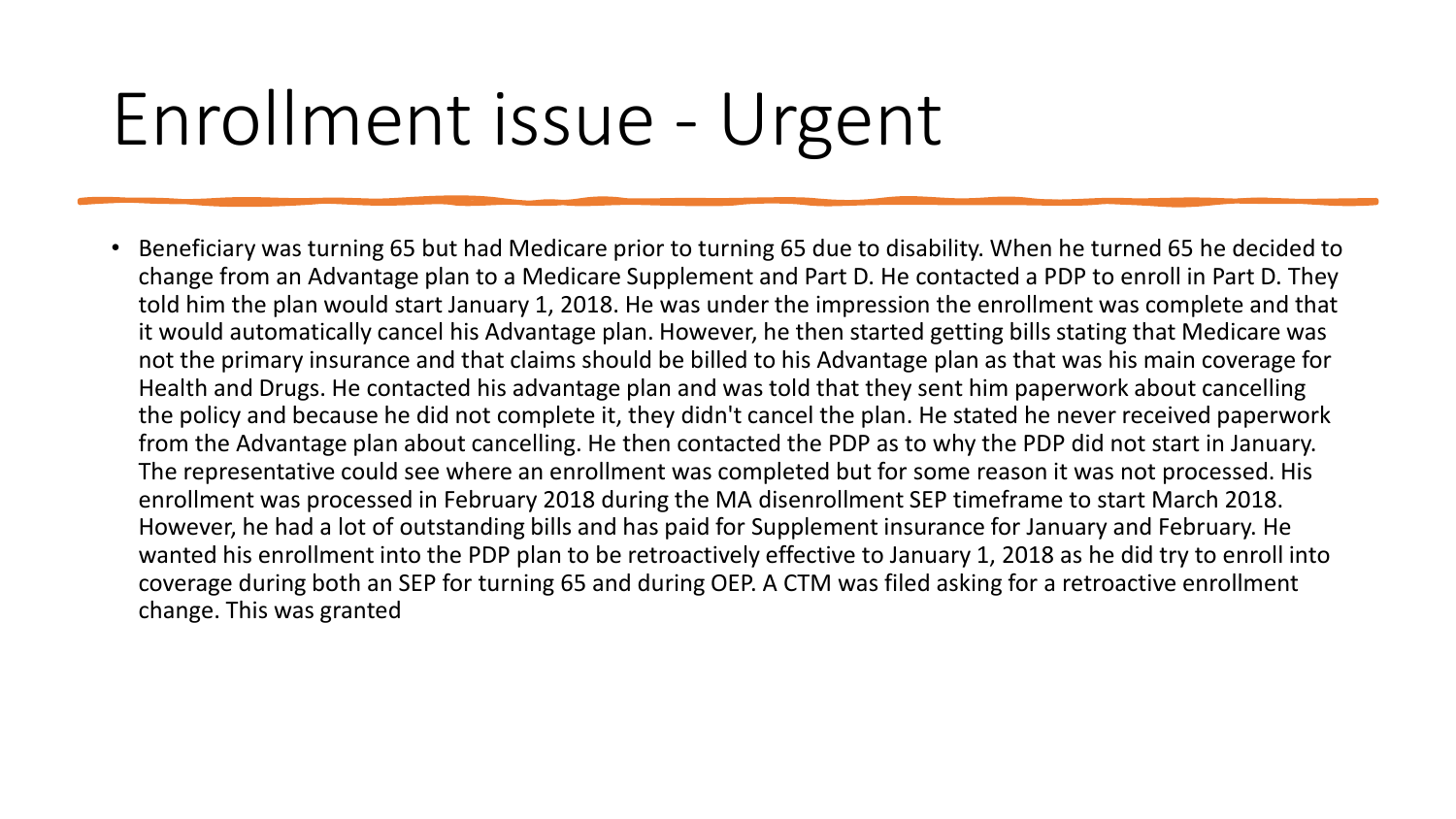# No issue level

• A beneficiary enrolled with an agent into part D during open enrollment and also had VA coverage. In error, the plan was charging him 32 months worth of penalties. He contacted the plan and they said they would take care of it, however, the penalties were not removed. They were able to get them to remove penalties after supplying the VA information in the CTM.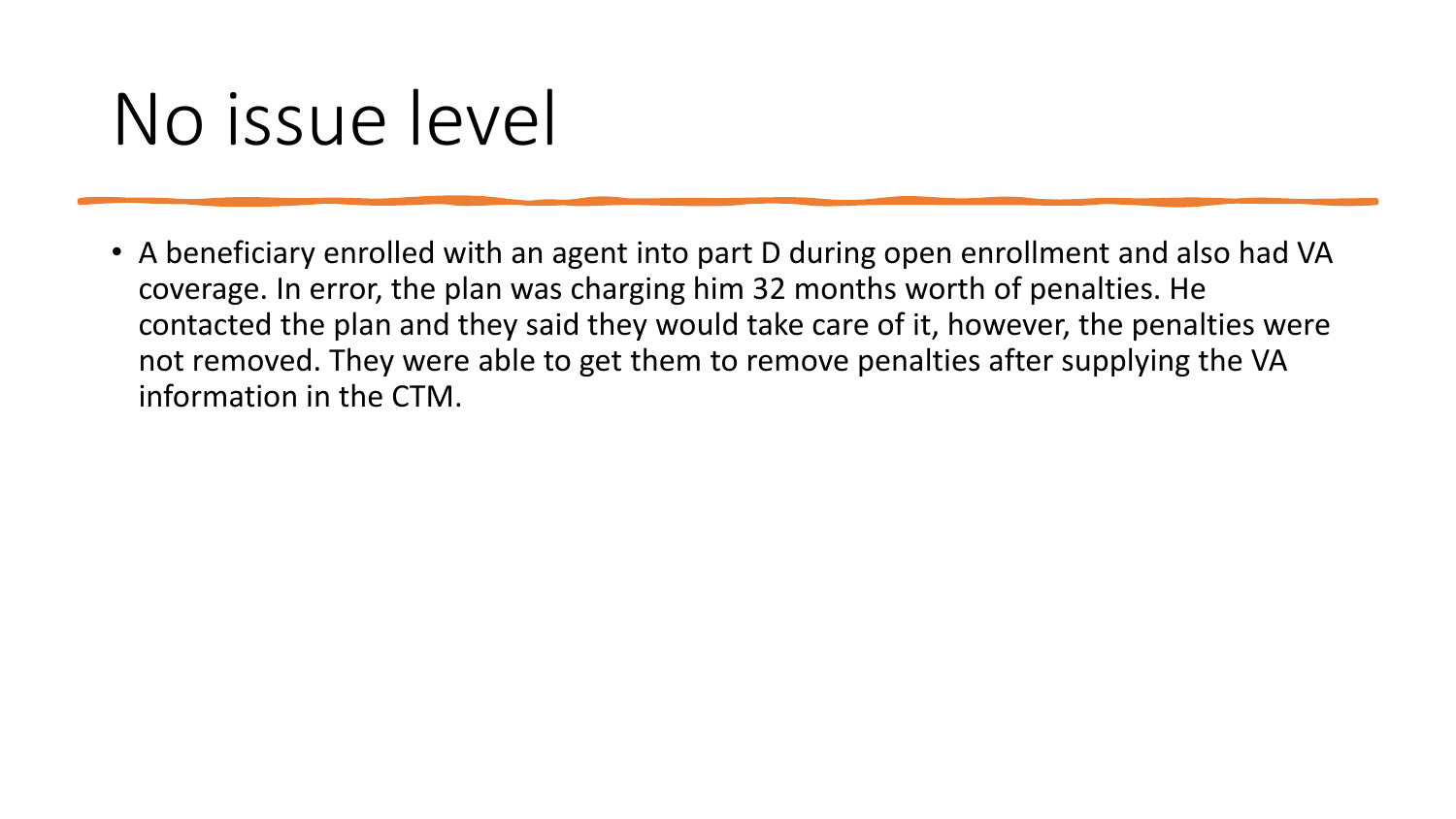# No Issue Level

• Due to a system error, a beneficiary was dis-enrolled from Medicare part B for a period of a few months. He had been enrolled in a Medicare Advantage plan, so they took back all their payments since he did not have part B. He was then told he owed payments of over \$30,000 for his services. After filing the CTM, the plan worked with SSA to have his effective dates corrected and they will go back and re-bill for the claims.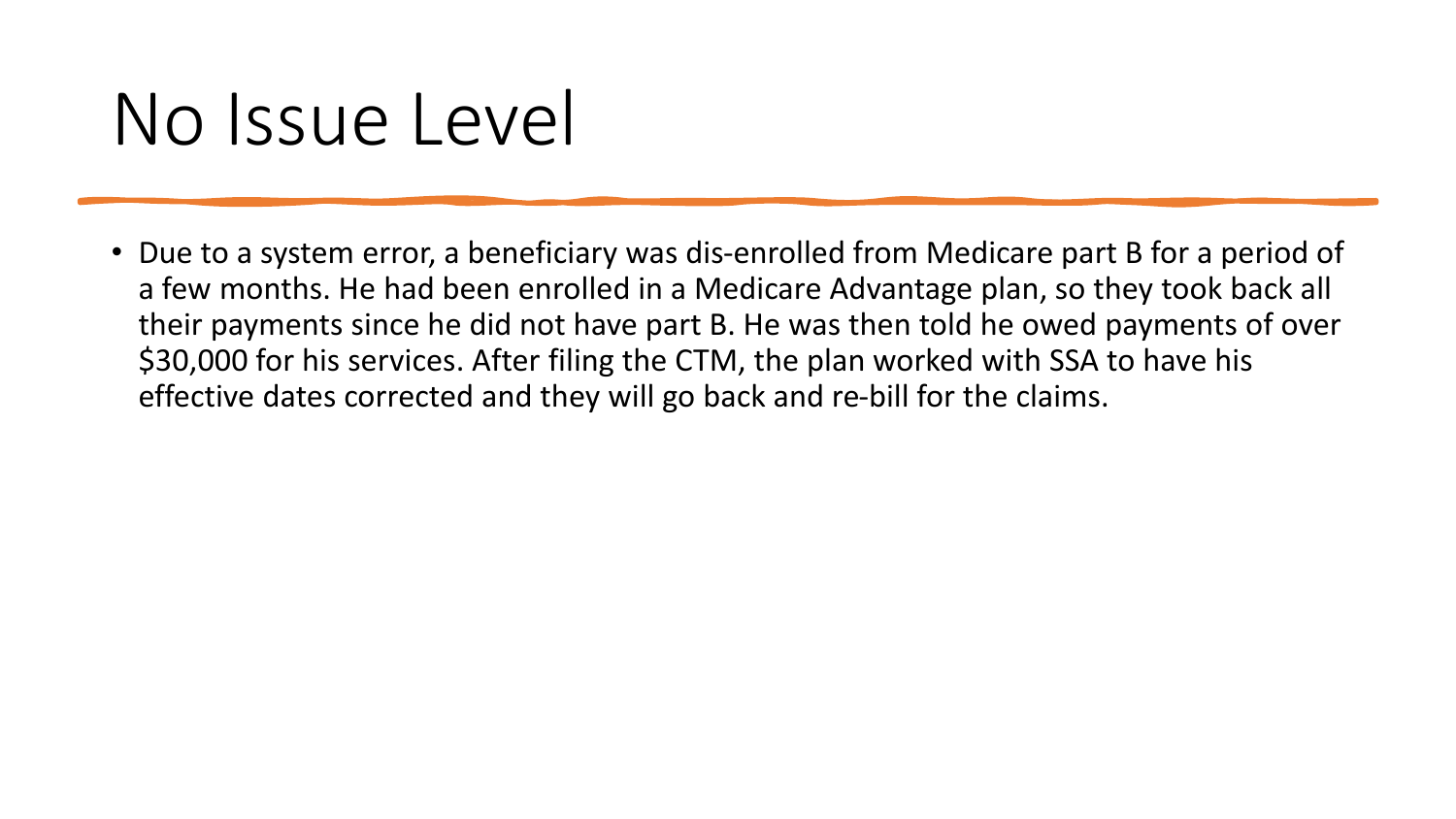# CTM not resolved – CMS Referral

• A beneficiary was having their premium deducted from a Social Security check. They received notice from the plan after a few months that they still owed premium, even though the premiums had been deducted. The beneficiary called the plan and they said to contact Social Security. Then they contacted Social Security and they said to contact the plan. When they contacted SHIP, we filed a CTM for them. The plan responded to the CTM that it was a Social Security issue and closed it. We contacted CMS and they reopened the CTM and had the plan follow up and work with Social Security to resolve the issue.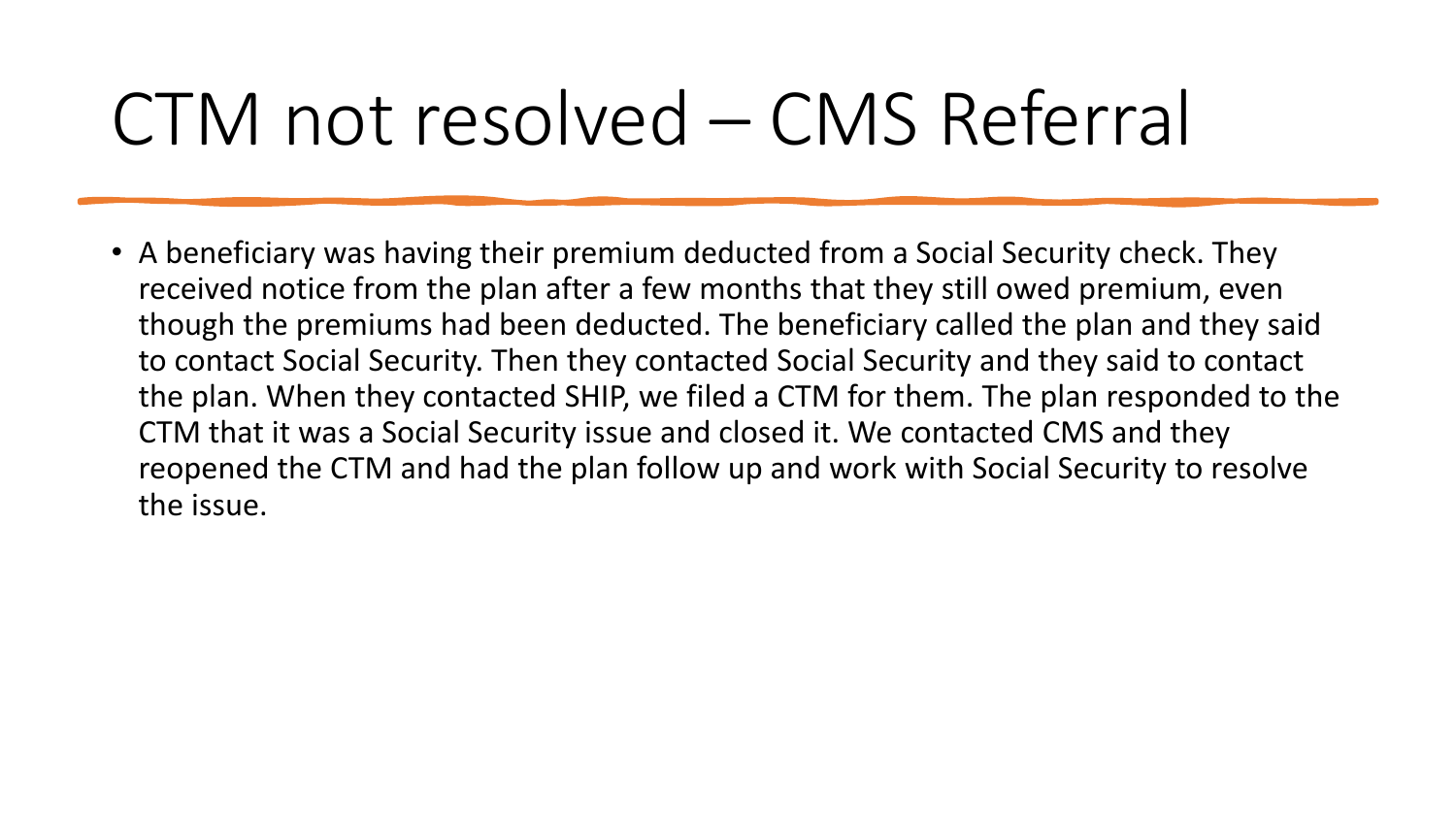#### Complaint Tracking Form

File Code 6.101 (Name of document)

#### **COMPLAINT INTAKE FORM**

#### **COMPLAINANT INFORMATION**

**NAME WILMA SCHMITZ** 

**ORGANIZATION CLAIM/ MISSOURI STATE HEALTH INSURANCE ASSISTANCE PROGRAM** 

**RELATIONSHIP TO BENEFICIARY SHIP STAFF** 

PHONE NUMBER(S) 314-594-7834

#### **BENEFICIARY INFORMATION**

| <b>NAME</b>                                                                                                                                                                                                                                                                                                                            |                      |                                                                                                                                                                                                            |                | DUAL ELIGIBLE $\square$ |  |
|----------------------------------------------------------------------------------------------------------------------------------------------------------------------------------------------------------------------------------------------------------------------------------------------------------------------------------------|----------------------|------------------------------------------------------------------------------------------------------------------------------------------------------------------------------------------------------------|----------------|-------------------------|--|
| <b>MEDICARE</b>                                                                                                                                                                                                                                                                                                                        | SSN                  |                                                                                                                                                                                                            |                | <b>MEDICAID#</b>        |  |
| <b>PHONE NUMBER</b>                                                                                                                                                                                                                                                                                                                    |                      |                                                                                                                                                                                                            |                | <b>DATE OF BIRTH</b>    |  |
| <b>ADDRESS</b>                                                                                                                                                                                                                                                                                                                         |                      |                                                                                                                                                                                                            |                |                         |  |
| <b>CITY</b>                                                                                                                                                                                                                                                                                                                            |                      | <b>STATE MO</b>                                                                                                                                                                                            | <b>ZIP</b>     |                         |  |
| <b>PLAN NAME</b>                                                                                                                                                                                                                                                                                                                       |                      |                                                                                                                                                                                                            |                | <b>MEMBER#</b>          |  |
| <b>PHARMACY</b>                                                                                                                                                                                                                                                                                                                        | <b>CONTACT</b>       |                                                                                                                                                                                                            |                | <b>PHONE NUMBER</b>     |  |
|                                                                                                                                                                                                                                                                                                                                        |                      |                                                                                                                                                                                                            | OUT OF MEDS? X | WHEN?                   |  |
| TO BE COMPLETED BY CMS STAFF ONLY                                                                                                                                                                                                                                                                                                      |                      |                                                                                                                                                                                                            |                |                         |  |
| <b>INTAKE NAME</b>                                                                                                                                                                                                                                                                                                                     | <b>DATE AND TIME</b> |                                                                                                                                                                                                            |                |                         |  |
| <b>RECEIPT DATE:</b><br>the control of the control of the control of the control of the control of<br><b>ASSIGNED TO:</b><br>the control of the control of the control of the control of the control of<br>DATE ASSIGNED:<br>the control of the control of the control of the control of the control of<br><b>CLOSED DATE:</b><br>CTM: |                      | IMMEDIATE NEED (LIFE THREATENING) $\Box$<br>NOTE: HICN/ SOCIAL SECURITY<br><b>NUMBERS AND OTHER BENEFICIARY</b><br>PROTECTED HEALTH INFORMATION<br>MUST NOT BE TRANSMITTED VIA E-MAIL<br>LIS LEVEL 1 2 3 4 |                |                         |  |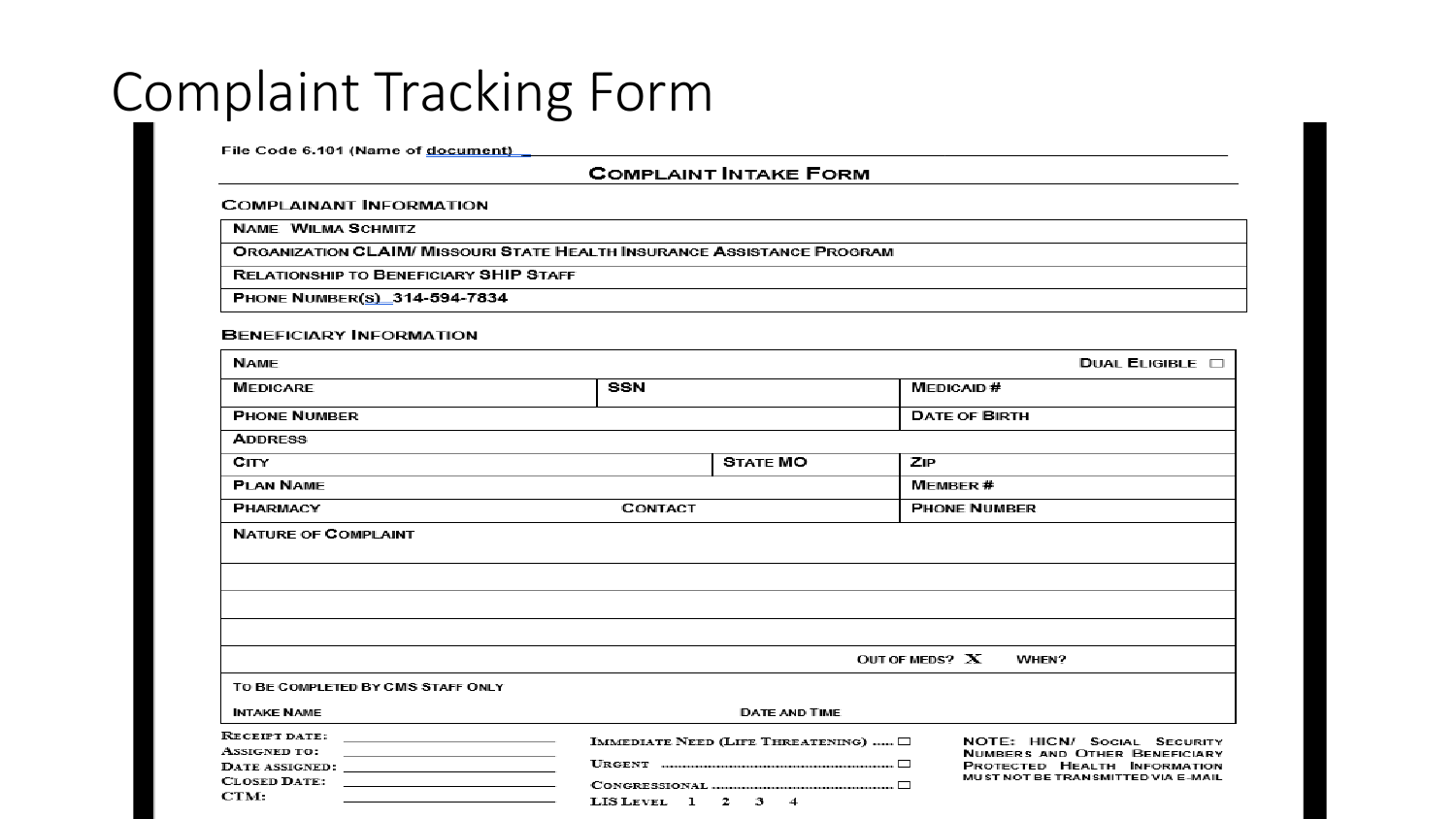# Complaint Steps and Tips

#### **STEPS**

- Plan must be contacted **first** to work with the beneficiary's issue
- If plan does not resolve the issue, then it could be considered as a potential complaint for the CTM
- Please, contact your RL!
- Beneficiary's issue should be discuss with **your Regional Liaison** to decide proper action. RL will be refer the issue to Regional Liaisons that have CTM access. The RL's will refer issues to other organizations when CTM does not apply (CMS, DCI , SMP, etc.)

#### TIPS

- Gather as much information as possible to enter into the CTM
- Attachments can be included
- Be very clear in the complaint summary and let the plan know the outcome the beneficiary would like, especially if it involves switching plans
- File the complaint against the plan that the person has issues with